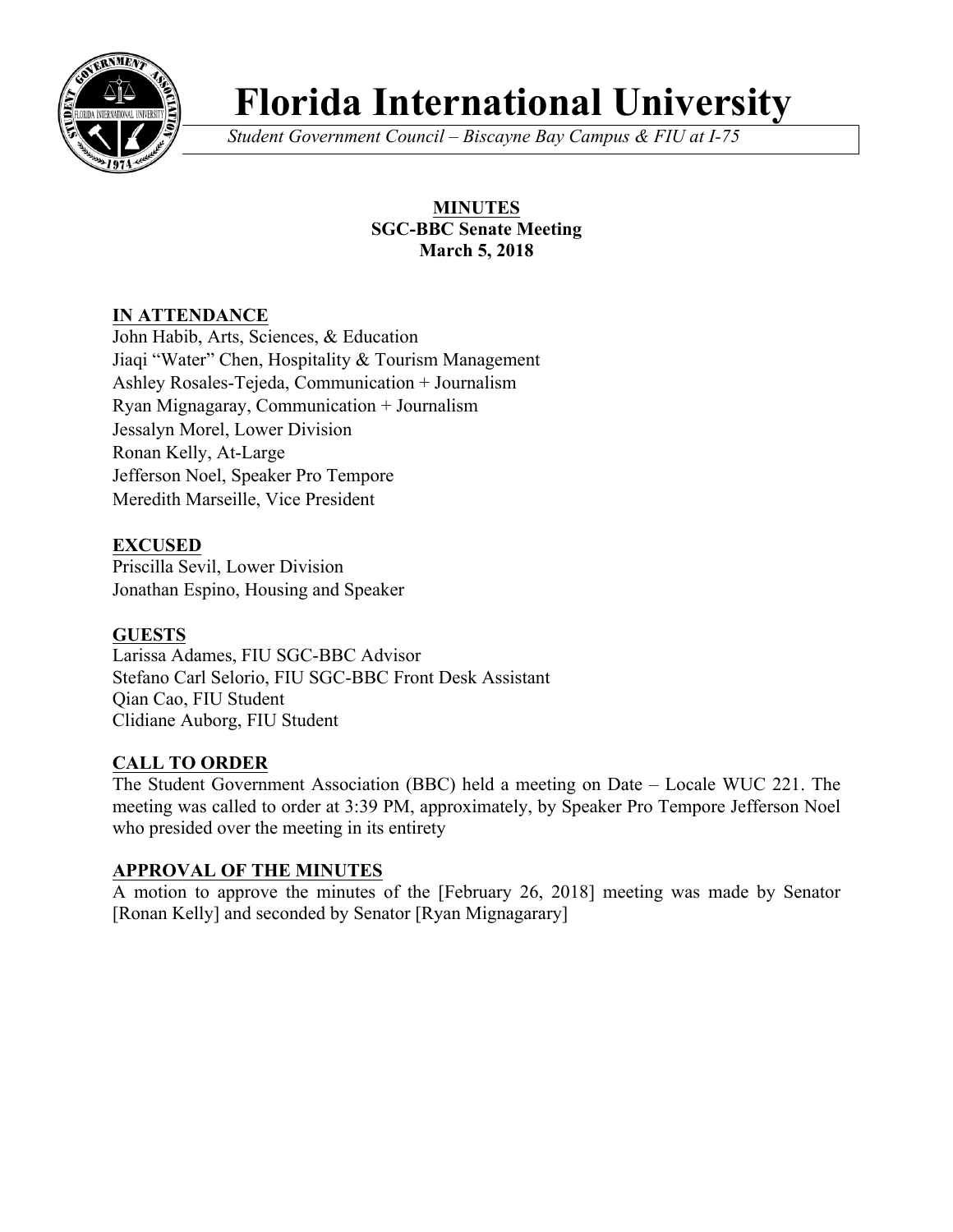## **VICE PRESIDENT REPORT**

Vice President Meredith Marseille stated the following,

- I. Student Admitted Day Recap
- II. Thank you to Anthony DeSantis A. Starting March 21, 2018, CAPS will be opened every Fridays
- III. Bayview Hall Council A. Applications are open from March 2 - March 9, 2018
	-

## **SPEAKER PRO TEMPORE REPORT**

Speaker Pro Tempore Jefferson Noel stated the following,

- I. Ralph Waldo Emerson Opening
- II. Donuts with the Dean
	- A. In collaboration with Senators Jiaqi Chen, Ryan Mignaragary, and Ashley Rosales-Tejeda
	- B. March 7, 2018, 2pm 4pm, WUC 221
- III. Future Leaders Solving Current Problems
	- A. Senate Discretionary Request
	- B. Requesting for additional help from other senators

# **FINANCE CHAIR REPORT**

Senator Ronan Kelly stated the following,

I. Finance Request from Clidiane Auborg

## **RLJ CHAIR REPORT**

Senator Jessalyn Morel stated the following,

I. Awaiting for more senators to partake in the RLJ Chair and create more resolutions to review

# **STUDENT ADVOCACY CHAIR REPORT**

Senator Ashley Rosales-Tejeda stated the following,

I. Meeting with the Assistant Vice President of Student Affairs, Dr. Anthony Desantis.

# **ADVISOR REPORT**

SGC-BBC Advisor Larissa Adames stated the following,

- I. April 18, SGA's Banquet Award
- II. Day in the Bay
- III. Wolfe Day
	- A. A superhero costume contest will be hosted
	- B. An office and department decoration contest will be decorated
- IV. SGA Scholarships
	- A. Scholarships are open to every FIU student, in regards to their qualifications.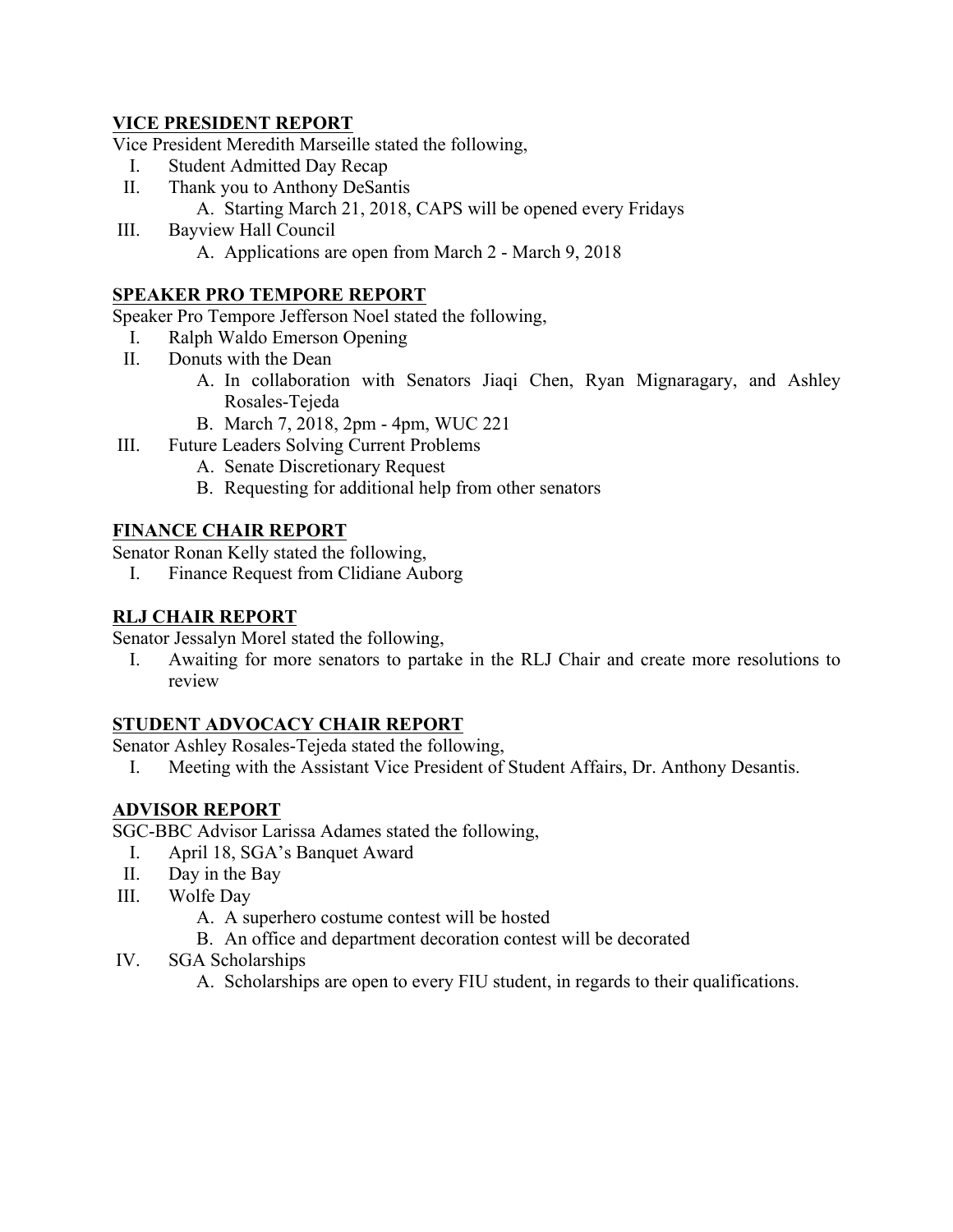#### **OLD BUSINESS**

A motion to amend the March 5, 2018 agenda to add the approval of the minutes of February 26, 2018 was made by Senator [Jessalyn Morel] and seconded by Senator [Ryan Mignagarary]

I. Please refer to the APPROVAL OF MINUTES

#### **NEW BUSINESS**

I. Qian Cao, Elections Event Coordinator

A motion to appoint [Qian Cao] for [Elections Event Coordinator] was made by Senator [Jessalyn Morel] and seconded by Senator [Ryan Mignagaray]

The motion was made unanimously.

- AYE John Habib, Arts, Sciences, & Education
- AYE Jiaqi "Water" Chen, Hospitality & Tourism Management
- AYE Ashley Rosales-Tejeda, Communication + Journalism
- AYE Ryan Mignagaray, Communication + Journalism
- AYE Jessalyn Morel, Lower Division
- AYE Ronan Kelly, At-Large
- AYE Jefferson Noel, Speaker Pro Tempore
- II. Clidiane Auborg, Finance Request

A motion to allocate [\$300] to Clidiane Auborg for the [Associated Writers Programs Conference & Bookfair] was made by Senator [Jessalyn Morel] and seconded by Senator [Ashley Rosales-Tejeda]

The motion was made unanimously.

- AYE John Habib, Arts, Sciences, & Education
- AYE Jiaqi "Water" Chen, Hospitality & Tourism Management
- AYE Ashley Rosales-Tejeda, Communication + Journalism
- AYE Ryan Mignagaray, Communication + Journalism
- AYE Jessalyn Morel, Lower Division
- AYE Ronan Kelly, At-Large
- AYE Jefferson Noel, Speaker Pro Tempore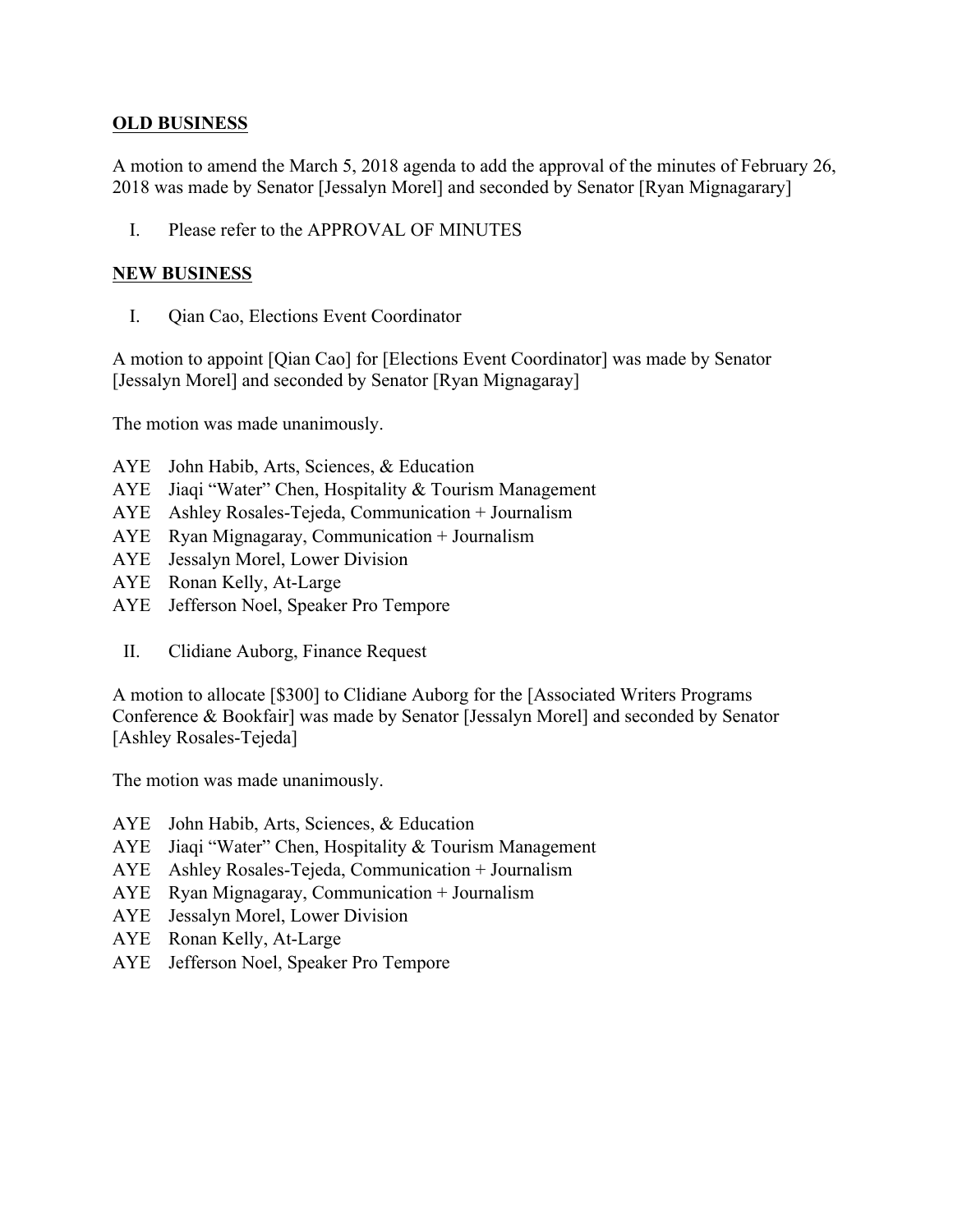III. Meredith Marseille, Senate Discretionary Request

A motion to allocate [\$600] from the Senate Discretionary for the was made by Senator [Jessalyn Morel] and seconded by Senator [Ronan Kelly]

The motion passed with 2 nay, 5 aye, 0 abstained.

- AYE John Habib, Arts, Sciences, & Education
- AYE Jiaqi "Water" Chen, Hospitality & Tourism Management
- NAY Ashley Rosales-Tejeda, Communication + Journalism
- AYE Ryan Mignagaray, Communication + Journalism
- AYE Jessalyn Morel, Lower Division
- NAY Ronan Kelly, At-Large
- AYE Jefferson Noel, Speaker Pro Tempore
- IV. John Habib, Senate Discretionary Request

A motion to allocate [\$400] from the Senate Discretionary for the Future Leaders Solving Current Problems Conference was made by Senator [Ronan Kelly] and seconded by Senator [Jiaqi Chen]

The motion was made unanimously.

- AYE John Habib, Arts, Sciences, & Education
- AYE Jiaqi "Water" Chen, Hospitality & Tourism Management
- AYE Ashley Rosales-Tejeda, Communication + Journalism
- AYE Ryan Mignagaray, Communication + Journalism
- AYE Jessalyn Morel, Lower Division
- AYE Ronan Kelly, At-Large
- AYE Jefferson Noel, Speaker Pro Tempore